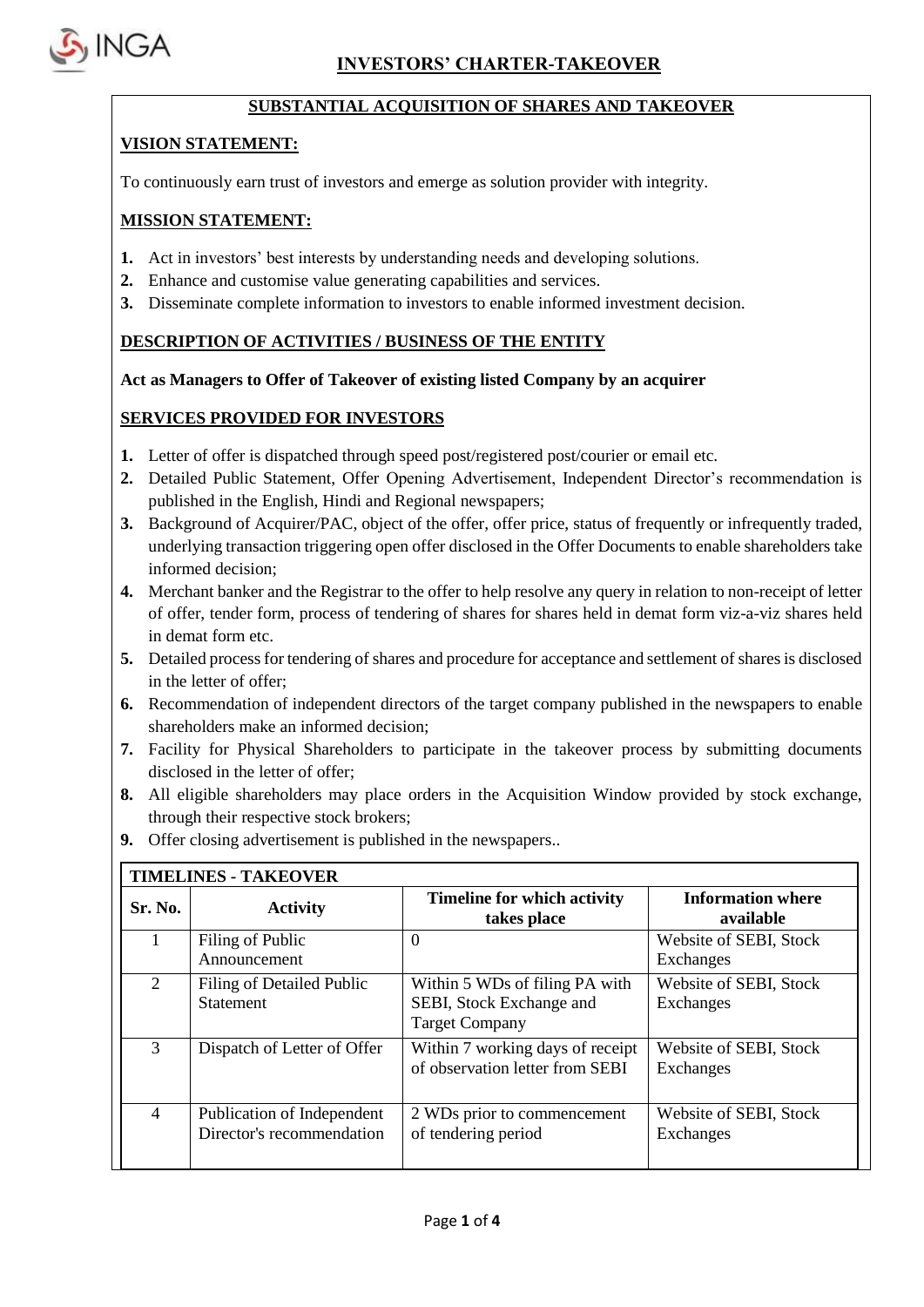

# **INVESTORS' CHARTER-TAKEOVER**

| 5  | Offer Opening Ad                                                        | 1 WDs prior to commencement<br>of tendering period                                   | Website of SEBI, Stock<br>Exchanges |
|----|-------------------------------------------------------------------------|--------------------------------------------------------------------------------------|-------------------------------------|
| 6  | Offer Opens                                                             | not later than 12 WDs from the<br>date of receipt of observation<br>letter from SEBI | Website of Stock<br>Exchanges       |
| 7  | Availability of letter of offer<br>and Form of Acceptance               | Till offer closure date                                                              | Website of SEBI, Stock<br>Exchanges |
| 8  | Availability of material<br>documents for inspection by<br>Shareholders | Till offer closure date                                                              | Address given in Letter of<br>Offer |
| 9  | Closure of offer                                                        | Within 10 WDs of opening                                                             | <b>Stock Exchanges website</b>      |
| 10 | Acceptance and Settlement<br>of shares                                  | Within 10 WDs of closure                                                             | <b>Stock Exchanges website</b>      |
| 12 | Date of post offer<br>advertisement                                     | Within 5 WDs of payment to<br>shareholders                                           | Website of SEBI, Stock<br>Exchanges |

# **RIGHTS OF INVESTORS**

- **1.** All the Public Shareholders, who own fully paid equity shares of the Target Company any time before the closure of the Open Offer are eligible to participate in the Open Offer.
- **2.** Shareholders have rights to inspect the material documents as listed out in the letter of offer during the tendering period.
- **3.** Shareholders can obtain letter of offer along with tender forms from the Registrar to the offer or Manager to the offer and can also download from the website of the Stock Exchanges.

# **DO's and DON'Ts FOR INVESTORS**

#### **Dos**

- **1.** Ensure to submit tender forms on time;
- **2.** Ensure the demat account and the PAN belong to the same eligible shareholder;
- **3.** Physical shareholder should ensure that the correct share certificates are attached along with the Tender Form
- **4.** Ensure that the signatures registered with the Company and the signature on the Tender Form are the same.
- **5.** In case any person has submitted Equity Shares in physical form for dematerialisation, such Eligible Shareholders should ensure that the process of getting the Equity Shares dematerialised is completed well in time so that they can participate in the Offer before Offer Closing Date.

### **Don'ts**

- **1.** Offer from shareholders will be rejected if the terms or the process mentioned in the Letter Of Offer is not followed
- **2.** Shareholders who are holding Physical Shares as on the Record Date should not submit incomplete Tender Form and other documents for placing their bid in demat form;
- **3.** There should be no name mismatch in the demat account of the Eligible Shareholder and PAN; or
- **4.** There should not be any restraint order of a Court/any other competent authority for transfer/disposal/ sale
- **5.** The title to the Equity Shares should not be under dispute and there should not be any restraint.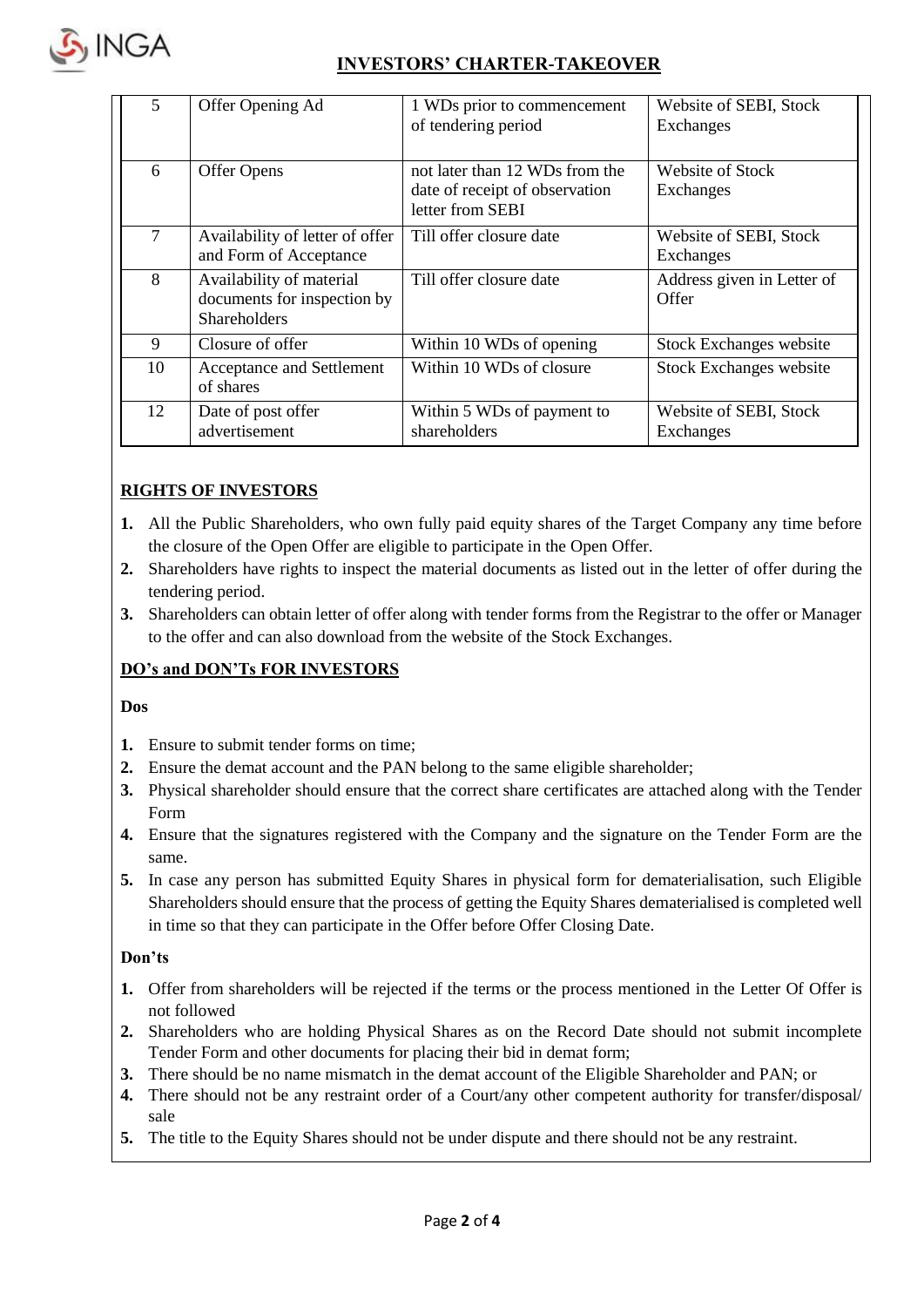